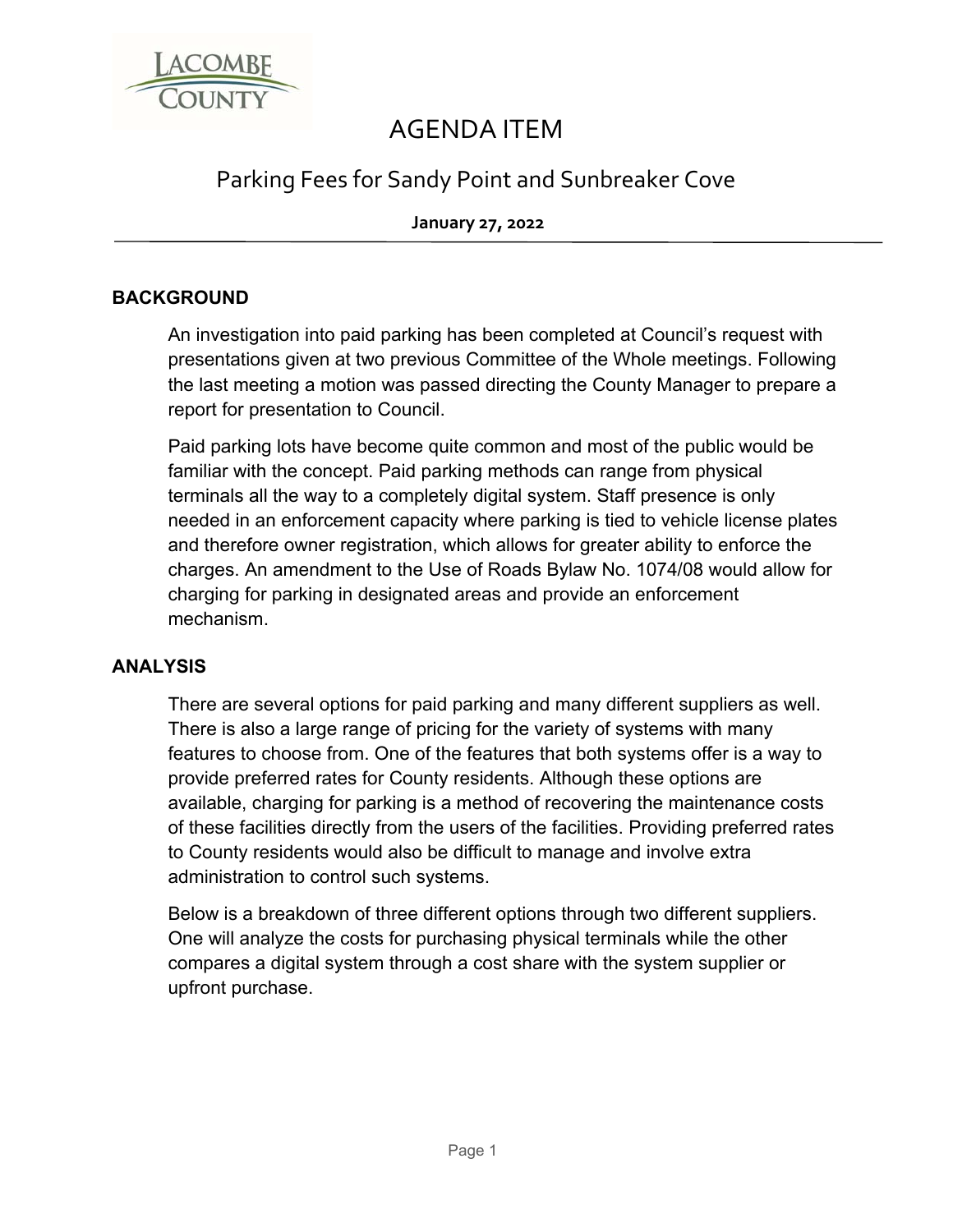

### **Option 1: Physical Terminals**

#### **Upfront Costs**

|                             | Units | <b>Cost Per Unit</b> | Total       |
|-----------------------------|-------|----------------------|-------------|
| Machine                     | 4     | \$7,900.00           | \$39,500.00 |
| Install                     | 4     | \$1,000.00           | \$5,000.00  |
| Signs                       |       | \$2,000.00           | \$2,000.00  |
| Violation/Ticketing         |       | \$1,400.00           | \$2,800.00  |
| <b>Enforcement Software</b> |       | \$1,275.00           | \$1,275.00  |
| <b>Total</b>                |       |                      | \$50,575.00 |

#### **Annual Costs**

|                                  | Total      |
|----------------------------------|------------|
| <b>Processing/Licensing Fees</b> | \$260.00   |
| Decommissioning/Repairs          | \$4,540.00 |
| Total                            | \$4,800.00 |

#### **Option 2: Digital System**

The digital system will run off an app and/or fast tap pay options, which does not require any physical infrastructure except for signage. With the digital system there are two ways to approach it. The first is a cost share with the service provider and the second being purchasing their systems.

#### **Cost Share**

The cost share option would be a fully inclusive, \$0 start up cost, with assistance from the service provider in making sure the project is successful and functions to its best ability. The cost share includes 10% parking revenue plus merchant processing fees (2.99% for app payments, 3.5% for fast tap payments) to the supplier in a non-binding contract. Being in a non-binding contract allows for revenue with no upfront costs so it can be assessed if a different system would be better suited in future years and have revenue to cover this. Additionally, there is benefit from receiving assistance in creating policy, procedures, and bylaws.

The cost share keeps the supplier invested in success while also helping with any issues.

Additional to the cost share would be purchasing printers for a digital violation system. The advantage to digital printing is the amount of time it would save in writing tickets.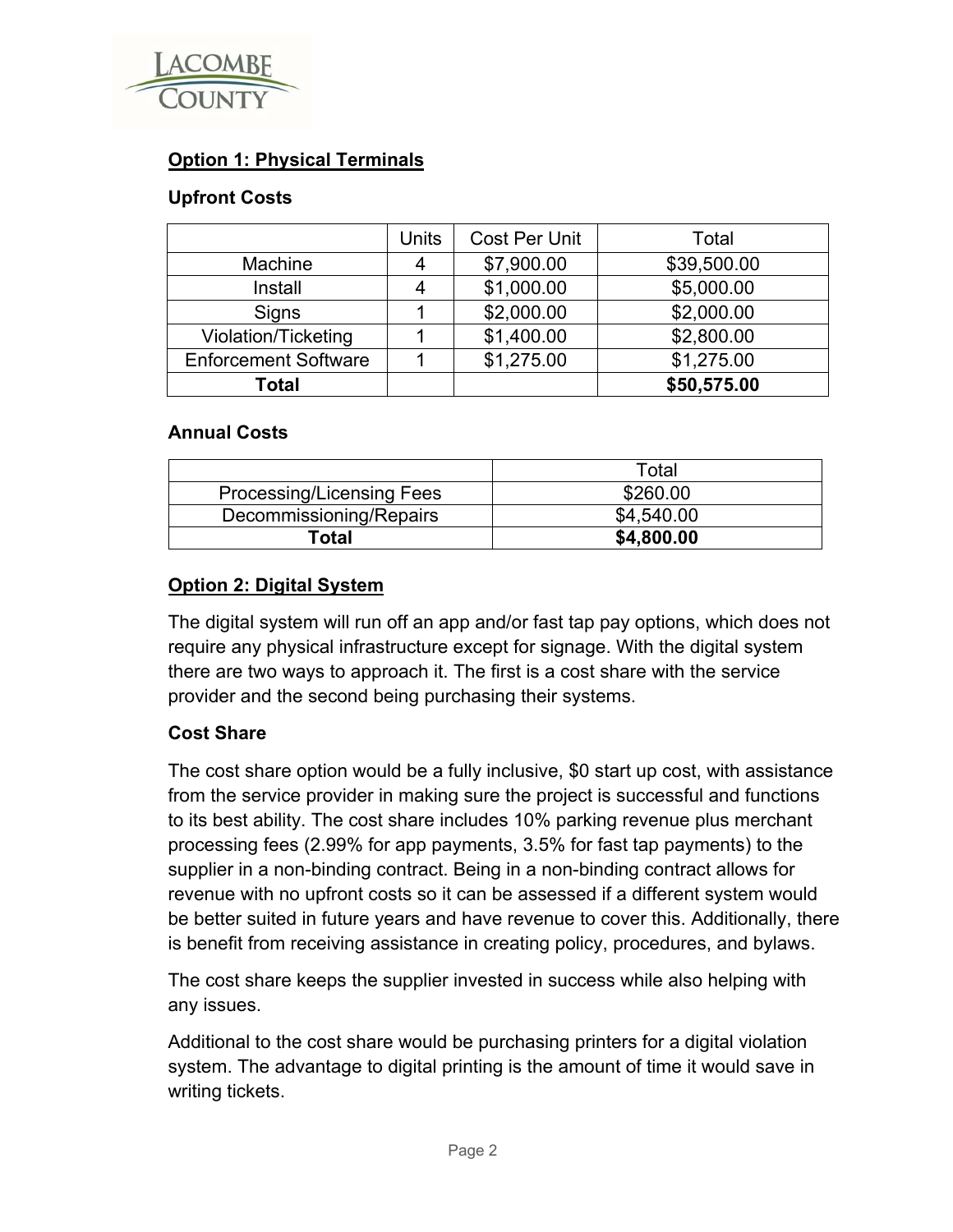

#### **Upfront Costs**

|                 | Units | <b>Cost Per Unit</b> | $\tau$ otal |
|-----------------|-------|----------------------|-------------|
| <b>Printers</b> |       | .400.00<br>\$1       | \$2,800.00  |
| Total           |       |                      | \$2,800.00  |

#### **Annual Costs**

|             | <b>Units</b> | <b>Cost Per Unit</b> | Total      |
|-------------|--------------|----------------------|------------|
| Enforcement |              | \$1,500.00           | \$3,000.00 |
| ™otal       |              |                      | \$3,000.00 |

#### **Purchase Upfront**

Another option that the digital service provider has is purchasing all systems upfront.

|                          | <b>Units</b>   | <b>Cost Per Unit</b> | Total      |
|--------------------------|----------------|----------------------|------------|
| <b>Information Signs</b> | 10             | \$150.00             | \$1,500.00 |
| <b>Fast Tap Signs</b>    | 10             | \$250.00             | \$2,500.00 |
| Install                  |                | \$1,000.00           | \$1,000.00 |
| <b>Printers</b>          | $\overline{2}$ | \$1,400.00           | \$2,800.00 |
| <b>Total</b>             |                |                      | \$7,800.00 |

#### **Annual Costs**

|                   | Units | <b>Cost Per Unit</b> | $\tau$ otal |
|-------------------|-------|----------------------|-------------|
| Enforcement       |       | \$1,500.00           | \$3,000.00  |
| <sup>-</sup> otal |       |                      | \$3,000.00  |

Revenue is more difficult to estimate but looking at some scenarios provides a good sense of the possibilities.

Sandy Point

- 200 beach parking stalls, assuming 50% turnover throughout the day, providing for 300 vehicles a day.
- 32 boat launch stalls, assuming 25% turnover throughout the day, providing for 40 vehicles a day.
- 10 additional launch only users.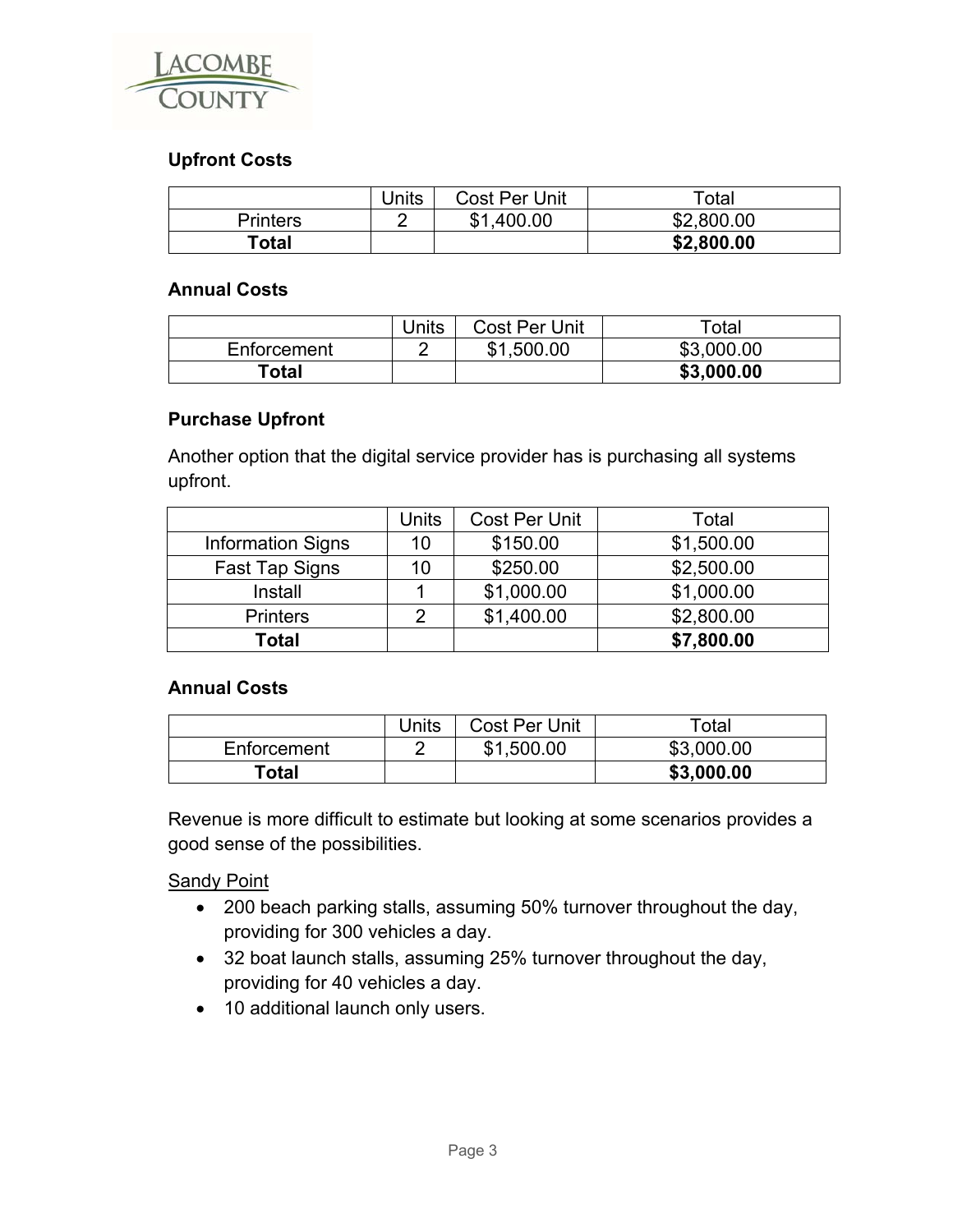| <b>Parking Fee</b>        | Cost                     | <b>Total</b> |
|---------------------------|--------------------------|--------------|
| <b>Beach Stalls</b>       | \$15/vehicle or \$3/hour | \$4,500.00   |
| <b>Boat Launch Stalls</b> | \$20/vehicle             | \$800.00     |
| Launch Only               | \$10/vehicle             | \$100.00     |
| <b>Daily Total</b>        |                          | \$5,400.00   |

Sunbreaker Cove

- 100 total stalls with overflow parking, assuming 25% turnover throughout the day, providing for 125 vehicles a day. This includes launch users and additional tag along vehicles.
- 10 additional launch only users.
- Discussions with the Summer Village would be required as the parking lots closest to the launch are on their property.

| <b>Parking Fee</b>        | Cost         | <b>Total</b> |
|---------------------------|--------------|--------------|
| <b>Boat Launch Stalls</b> | \$20/vehicle | \$2,200.00   |
| Park Only                 | \$10/vehicle | \$150.00     |
| Launch Only               | \$10/vehicle | \$100.00     |
| <b>Daily Total</b>        |              | \$2,450.00   |

Depending on the year there are approximately 40 weekend and stat holiday days from May 1 through the September long weekend. Projections based only on these weekend days, not including weekdays, provides the following revenues.

| <b>Parking Fee</b> | <b>Totals</b> |
|--------------------|---------------|
| 40 Days            | \$314,000.00  |
| 30 Days            | \$235,500.00  |
| 20 Days            | \$157,000.00  |

Not only do these fee options return the investment in the parking equipment very quickly, they also cover the annual expenses in these recreation areas for supplies, staff, equipment, and utilities.

Consideration will need to be given to expanding the Commissionaire's hours and providing them with the legal authority to enforce parking. This is estimated to be \$25,000 to \$35,000 per year which would be offset by the revenue generated from the parking fees.